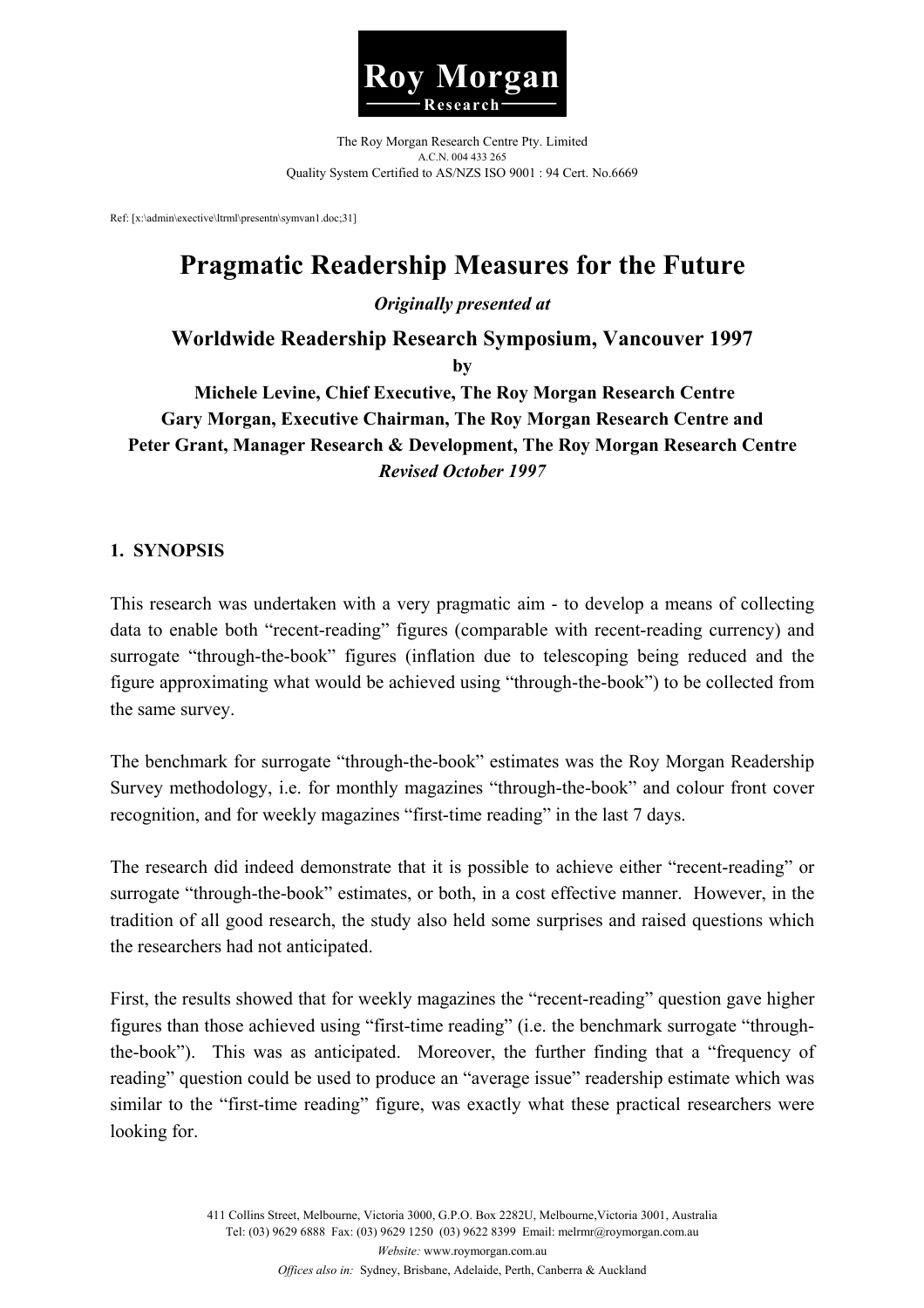However, for monthly magazines the "recent-reading" question gave remarkably consistent figures to the benchmark "through-the-book". This was not expected: it was useful in terms of the original aim of finding a way of producing "recent-reading" figures and "through-thebook" comparable figures in the same survey. But...

- Replication is supposed to be a greater problem for monthlies than weeklies;
- Telescoping and elastic memories are supposed to get worse the longer the recall period (ie a month more so than a week).

Most of the previously published research suggests that the problem of inflation in "recentreading" or deflation in "through-the-book" will be greater for monthlies than for weeklies (eg Morgan [1982, 1983], Morgan et al [1991]). Most, but not all. Almost thirty years ago, Simmons (1969) concluded that total audience readership levels as measured by "filter recall method" (which is actually a form of "recent-reading") the Brand Rating Index Service (BRI) versus the Simmons "through-the-book" were extremely close year after year. (He went on to demonstrate differences in subgroups and frequency distributions, but left unexplained the consistency at the total level between the different approaches.)

Until the late 1970s, because of the similarities in estimates from the two surveys using disparate methods, most American researchers were of the belief that the two methods produced roughly equivalent results. However, when Simmons used the "recent-reading" methodology in their survey, the resulting readership estimates were severely inflated.

What then, was the difference between the BRI research (which was able to produce roughly equivalent results to Simmons' "through-the-book" estimates) and Simmons' "recentreading" research (which produced such inflated estimates)? And does the answer help explain why in our latest research we did not get the same level of inflation in our readership estimates for monthlies as all our previous research had led us to expect?

The difference between BRI and Simmons was the data capture method - BRI being a selfcompletion survey, Simmons being personal interview. One hypothesis would be that somehow the self-completion survey removes or counteracts the inflationary effects of recentreading (Joyce [1982]). This study provides support for the hypothesis derived from the somewhat serendipitous experiment that Simmons and BRI were a part of in 1969.

To be confident of the logic we reviewed the various sources of error, and the likely impact of various methodologies. Following that review, our contention is that prestige is a critical issue in readership research - more critical than has been previously considered. And moreover, that the self-completion methodology overcomes "prestige".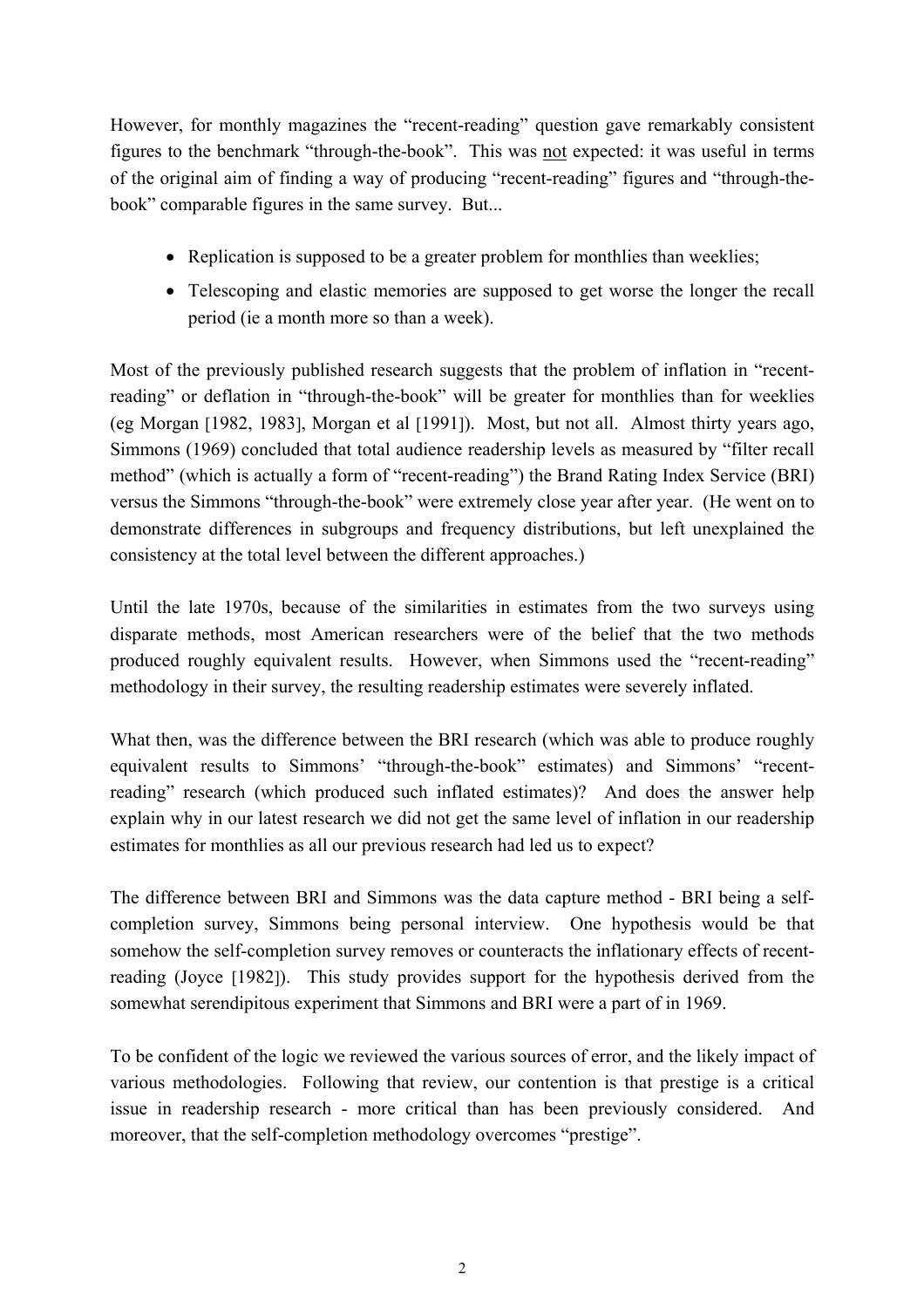### **2. CONTEXT**

For many years, a war has raged over "recent-reading" (recency) vs "through-the-book" (or specific issue) and/or "first-time reading". Proponents of "recent-reading" claim "throughthe-book" and "first-time reading" underestimate true readership, while proponents of "through-the-book" and "first-time reading" claim "recent-reading" overestimates true readership.

We are firmly and unashamedly on the side of "through-the-book"/"first-time reading" - and our conviction grows as we apply the measurement techniques of readership to measurement of consumer behaviour in other areas, e.g.:

- banking and finance
- tourism and travel
- paint purchasing and home renovation

In all these areas where there are known data against which to compare survey results 'recency' type questioning has always produced inflated results. Wherever it is important to have accurate data we have found some kind of correction for inflation is always needed.

However, we did not feel that yet another paper arguing the same debate was appropriate for a substantial conference such as this. It's time to step back and look at the big picture. The reason is simple and obvious. There are moments in any business when massive change occurs, when all the rules of business shift fast, furiously and forever. Andrew Grove, president and CEO of Intel, in his recently published book "Only the Paranoid Survive" calls such moments strategic inflection points.

A strategic inflection point can be set off by almost anything:

- mega competition;
- a change in the regulatory environment
- even a seemingly modest change in technology.

In the media research business, and indeed in the broader field of market research, we have all these and more.

• Technology has changed what we measure and how we can measure it; we have new forms of media; the new and the old media are converging; and media is converging with communications;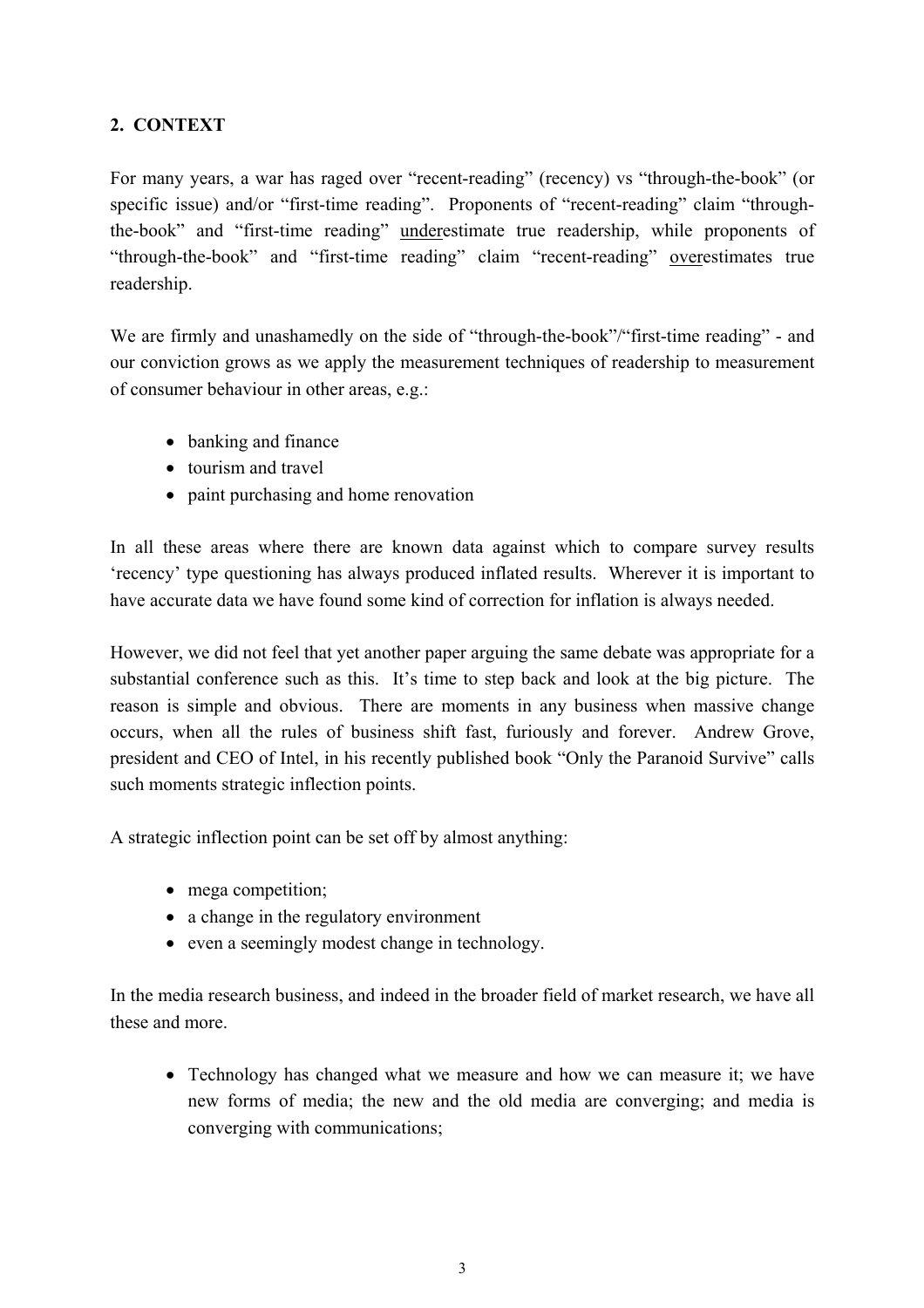- Users/clients have become more demanding, more sophisticated and increasingly more practical;
- Social changes have also come into play, e.g. privacy issues;
- The economics of information are changing (collecting, analysing and reporting); and
- The market itself has changed with moves to larger media buying houses, and globalisation of markets and marketing.

Today our industry - market research - is at a strategic inflection point (as are many of our clients' industries). Andrew Grove points out that, managed wrongly, a strategic inflection point can mean the end of the game. Managed right, it can turn into a powerful force. Clearly, we all want to manage it right.

It would clearly not be managing it right to continue to wage war among ourselves about the measurement of print media, as the world of media expands exponentially. The continued relevance of readership measurement is at stake, and depends on our understanding its position within the emerging new paradigm.

Within this new paradigm, much is different but three things are still the same:

- First, the end consumer is still a person human, fallible, inconsistent watching, reading, listening and making choices;
- Second, there is still a need for some kind of currency between key negotiators although the arena for these negotiations is changing;
- Third, the overall aim of the advertiser is still the same: **to achieve increased advertising productivity by enabling more powerful impact at lower cost.**

We believe the means to achieve this for the advertiser, and to recognise both the consumer in the equation and the changing shape of media buying is **a single focus from strategic planning through marketing, media planning into media buying** (eg, Roy Morgan Single Source - see Appendix I).

But what about accuracy in measurement? We'd all agree accuracy is important. We'd also all agree that **it is more important for a sinking ship to identify where the leak is - and fix it - than to measure with infinite precision the rate at which it is sinking.**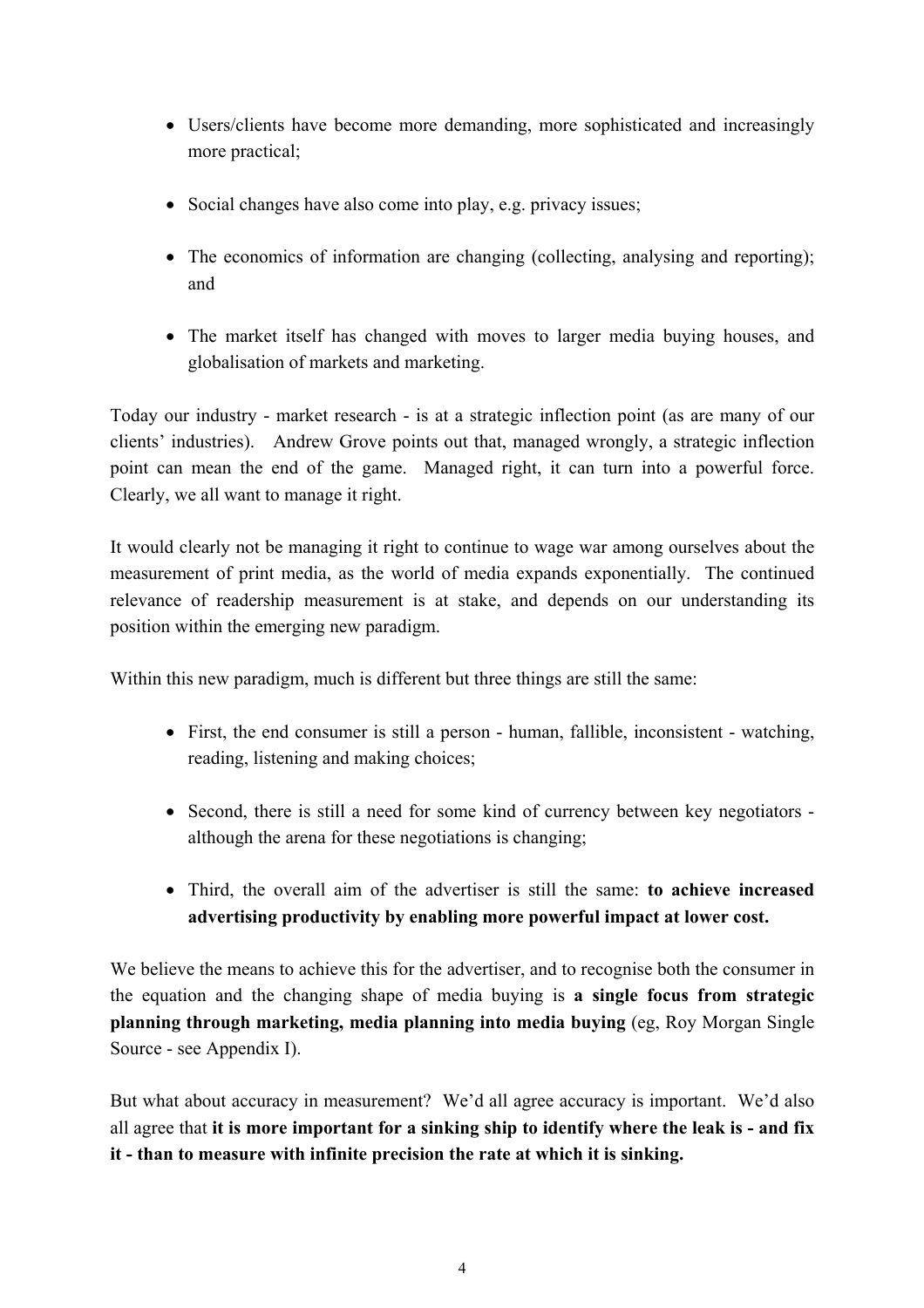So, of course, accuracy is desirable, but at what price, and to what extent, and where are the priorities? If we agree the aim is increased advertising productivity, then the issue of accuracy in measurement must be evaluated against that. In Australia and most other countries where there are good measures of TV, radio, and print, we suggest accuracy in measurement of the new media is critical - hits on the internet vs visits vs visitors is a critical distinction.

But the value of increasing accuracy in existing measures of traditional media must be weighed up against the **cost** of increasing the accuracy. After systematically reviewing out clients' needs in Australia, the view we have taken is that:

- increasing accuracy in measuring **total audience** does not add value;
- increasing accuracy in measuring **within relevant targets** adds enormous value; and
- increasing accuracy within targets **across all media** is all powerful.

This means single source multimedia. This in turn means we have to get practical. What our clients (publishers and advertising agencies and advertisers) will need from us in this ever increasingly complex area of media and communications are flexibility and practical solutions. This may sound simple - it is as simple as changing the culture of an entire industry.

### **3. AIM**

Our aim in undertaking the research which will be discussed in this paper was to develop a means of collecting data to enable two sets of readership estimates to be generated from the same survey: the traditional "recent-reading" estimates; and surrogate "through-the-book" estimates (inflation due to telescoping being reduced and the figure approximating what would be achieved using "through-the-book"). **We found that we did not achieve this aim but that we produced a result which was even more useful.** 

Although our reason for conducting the research was initially and primarily purely commercial**,** our reason for presenting the findings in a paper to other researchers has more to do with the realisation that in this field of media measurement where everything is changing and complexity is increasing at a frightening rate, there simply is no time for arguments of the kind we have all enjoyed in the past - like "recent-reading" vs "through-the-book". We must all put our minds to the real task ahead.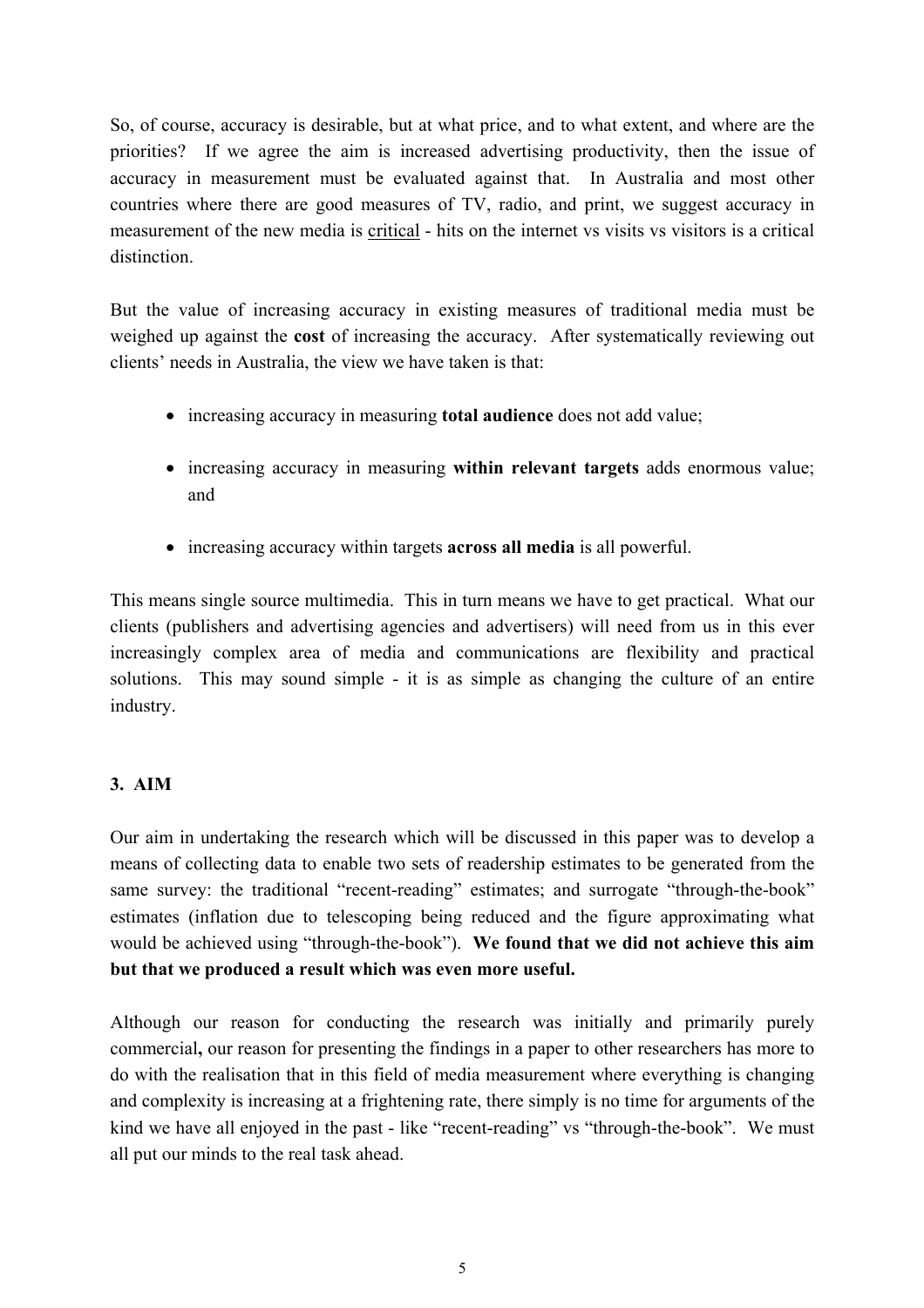### **4. RESEARCH STRATEGY & METHODOLOGY**

### **4.1 Overview**

At the simplest level our research strategy was:

- to revisit and review existing experimental research and known sources of error in readership measurement;
- to devise a series of questions designed to measure readership from several different perspectives (or different measures);
- to capture data for each of the different measures in the one survey, i.e. with the same set of respondents;
- to devise a series of calculations which, when applied to the measures, would provide:
	- (a) a figure comparable with recent-reading currency; and
	- (b) a deflated figure, approximating what would be achieved using through the-book.

#### **4.2 Experimental Readership Research Review & Sources of Error**

A number of issues have been identified and well documented over many years as potentially affecting the accuracy of readership estimates:

- Telescoping or elastic memory: a tendency among respondents to report reading a particular publication within a specified time period when in reality they read it outside that time period;
- Poor memory: poor recollection of reading events which took place, i.e. respondents forgetting they read the publication or recalling the event as outside (earlier than) the specific time period;
- Replication: the repeated reading of a particular issue of a publication including after the next issue is available;
- Parallel reading: the reading of more than one issue of a publication for the first time within the publication period (e.g. catch-up reading);
- Prestige or social desirability: tendency among respondents to claim readership of publications they have not read, or not read within the specific time period, to look or sound good (or perhaps to say what they think the interviewer wants to hear);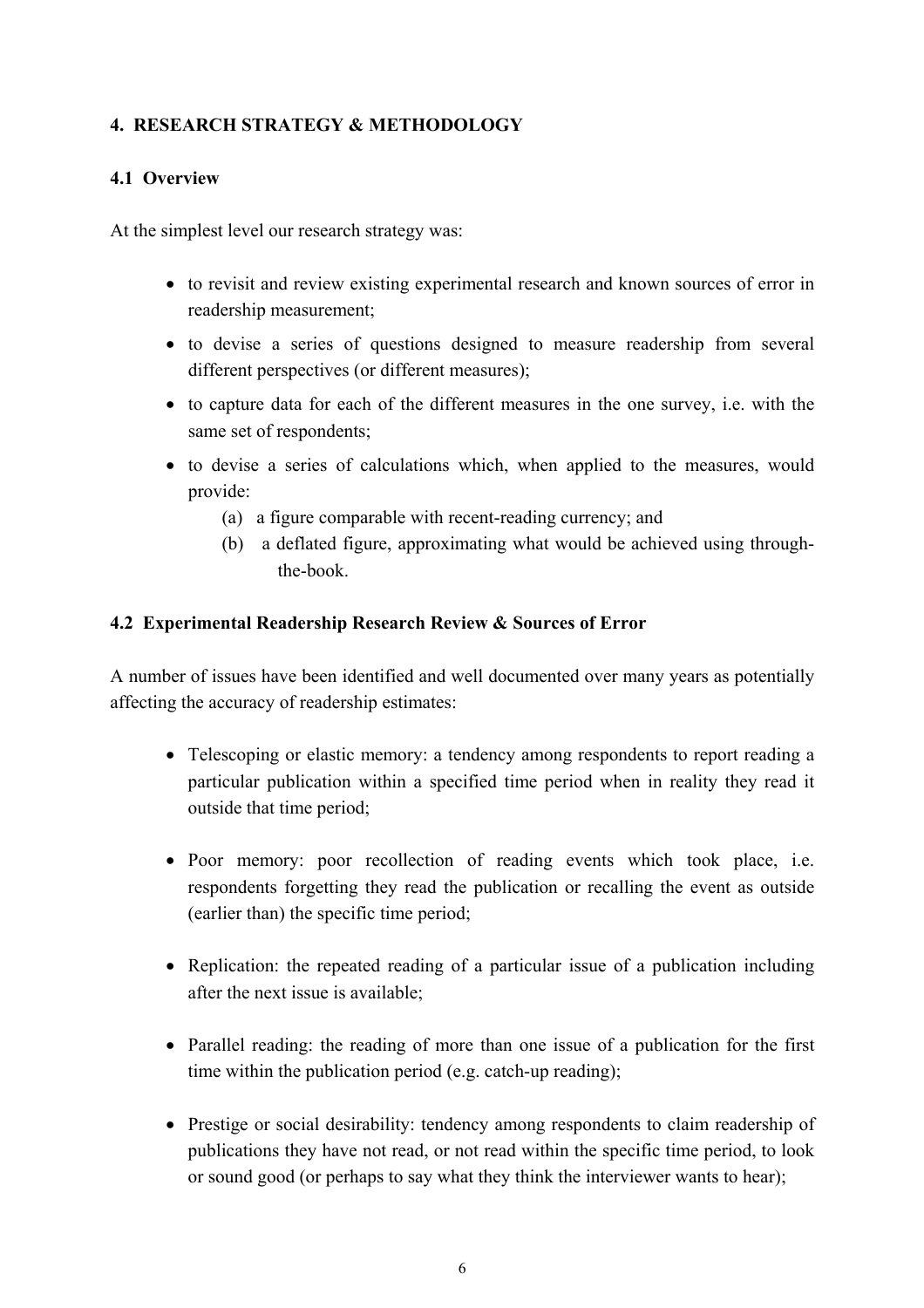• Confusion: mistaking one title for another similar title, eg in New Zealand there are three confusing titles: The Australian Women's Weekly NZ Edition, English Woman's Weekly vs NZ Woman's Weekly.

Clearly, some of these "errors" have an inflationary effect, while others tend to deflate overall readership estimates.

Methodologies and measures designed to overcome, prevent, or correct for these biases are numerous, and the permutations and combinations possible are even more extensive.

The following eight points appear to be the critical criteria upon which to distinguish between the various methodologies used for measuring readership.

### • *Specific Issue Vs Recent-reading:*

The "specific issue" measure is designed to overcome replication, parallel reading, telescoping and to reduce confusion while "recent-reading" is designed to rely less on the respondent having a good memory, ie recalling a particular issue read some time ago.

### • *List of Titles Vs Single Title:*

The use of a list of titles from which respondents select those they have read has been shown to reduce over-claiming due to prestige (especially if the respondent answers by saying a number rather than the title of the publication), and to reduce confusion between titles (especially if the list is carefully constructed to have similar titles together).

# • *Use of Card Sorting Technique:*

This may reduce confusion as respondents are able to sort out for themselves what they have and have not read; and may reduce prestige and other interviewer biases.

### • *Screen or Filter Question:*

This may reduce inflation due to prestige as respondents have the opportunity to "have their say", i.e. say they have read particular publications without distorting readership estimates by claiming readership in the specific time period.

• *"Recent-reading" then "Frequency" Vs "Frequency" then "Recent-reading":* 

Asking frequency first may reduce prestige by acting in a similar way to a filter or screen question.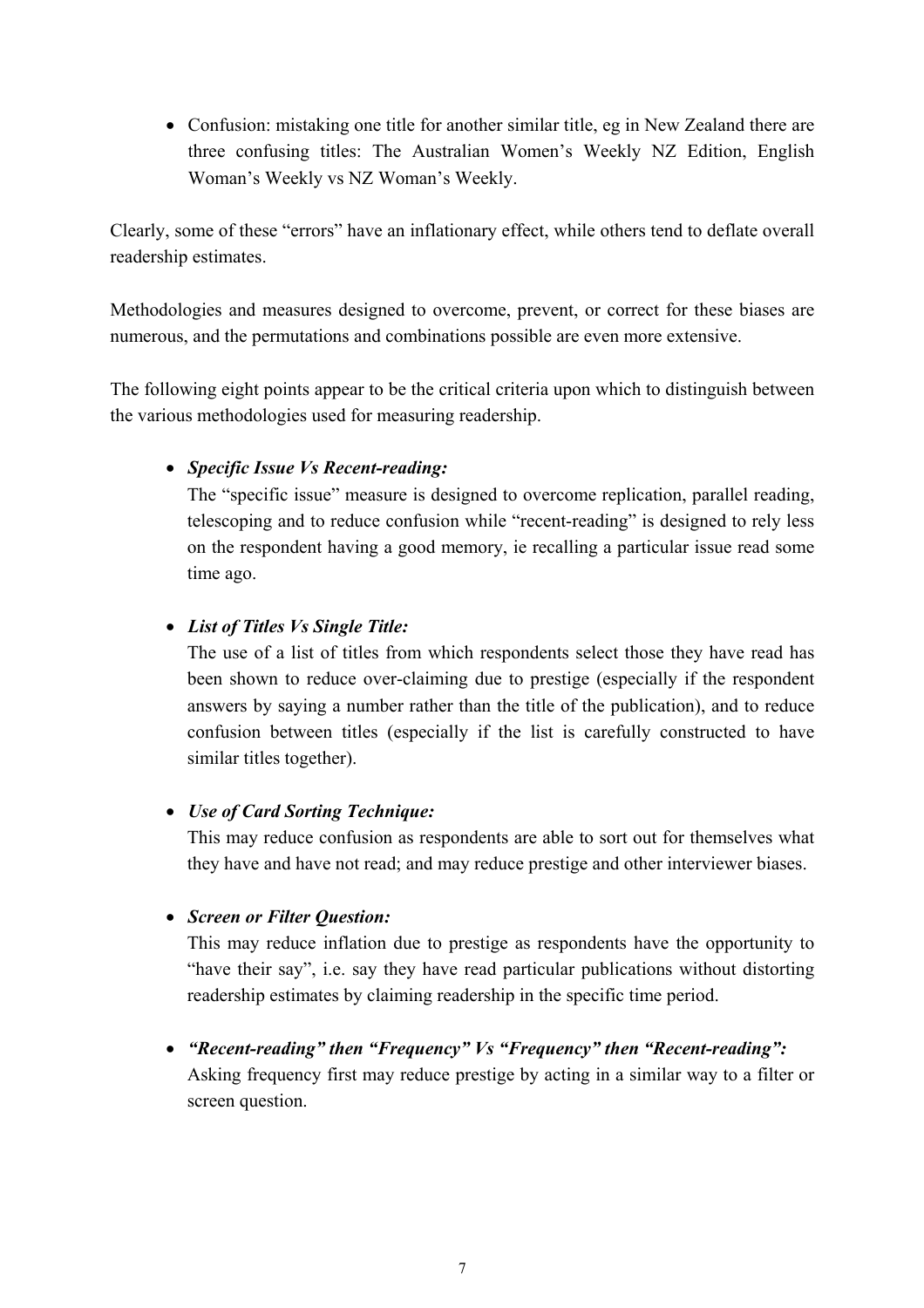- *First-time Reading Screen:* i.e. asking respondents who have claimed readership of a publication in the specific time period whether that was the first time they had read the publication or whether they had read it before the time period. This is designed to eliminate inflation due to replicated reading.
- *Second/Third Issue Readership:* i.e. asking respondents who claimed readership: how many issues of the publication they had read in the specific time period. This is designed to include and take into account parallel reading.

# • *Personal Interview Vs Self-completion:*

Traditionally in research circles personal interviewing, where an interviewer can guide the respondents through the questions in a logical manner is seen as the "gold standard" while self-completion surveys are frowned upon as "cheap and nasty". However, self-completion surveys eliminate "interviewer effects" and "prestige" there's no-one there to impress.

The following chart provides a summary or "ready reckoner" of the preceding discussion. This was the framework within which the questions were designed, and the analysis undertaken.

# **Figure 1: Overview of measures and methodologies and the biases they are designed to correct.**

 $\checkmark$  = reduces the bias or "error"

 $\mathcal{J} =$  totally eliminates the bias or "error"

|                                                        | <b>Telescoping</b> | Poor<br><b>Memory</b> | Replication  | Parallel<br>Reading | Prestige | Confusio<br>n |
|--------------------------------------------------------|--------------------|-----------------------|--------------|---------------------|----------|---------------|
| Specific Issue<br>Vs Recent-Reading                    | $\checkmark$       |                       | $\checkmark$ | $\checkmark$        |          |               |
| Recent-Reading                                         |                    |                       |              |                     |          |               |
| List (rather than Single<br>Title)                     |                    |                       |              |                     |          |               |
| Card Sort                                              |                    |                       |              |                     |          |               |
| Screen/Filter                                          |                    |                       |              |                     |          |               |
| Frequency<br>then Recency                              |                    |                       |              |                     |          |               |
| First-time Reading<br>post screen                      |                    |                       |              |                     |          |               |
| Inclusion of 2nd/3rd<br>issue Readership in<br>period  |                    |                       |              |                     |          |               |
| Self-completion<br>(rather than Personal<br>Interview) |                    |                       |              |                     | JJ       |               |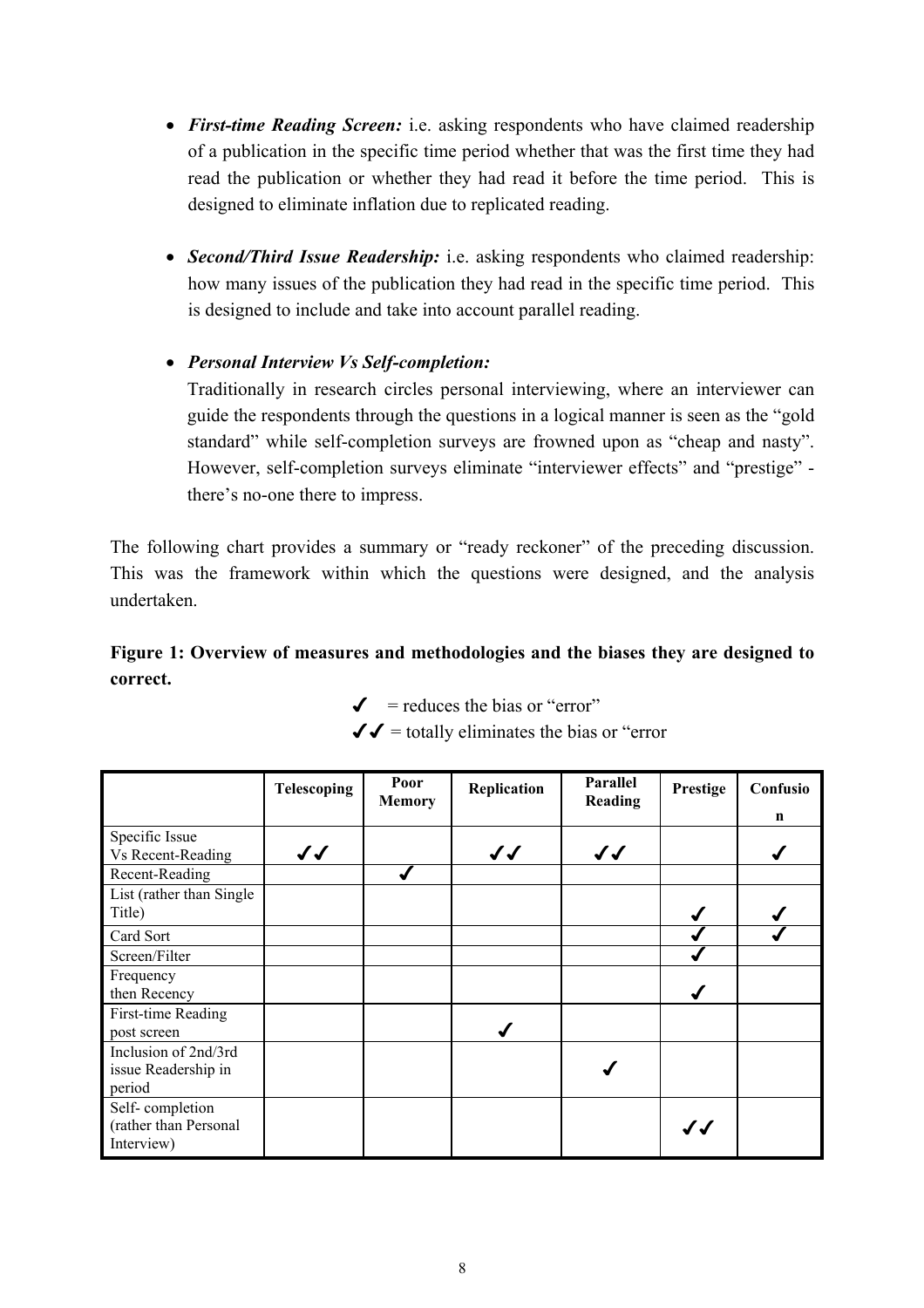#### **4.3 Data Capture and the Questions**

Data was captured using a combination of face-to-face personal interviews and selfcompletion diaries. The Australia-wide sample for reporting here was limited to those who completed both surveys.  $n = 11.159$ 

#### **4.4 The Questions**

The following sets out the questions used for measuring readership of weekly magazines and monthly magazines. Several other questions required are not reported here.

#### **Weekly Magazines**

### **a) Benchmark Surrogate "Through-the-book" - "First-time reading" in the last 7 days (personal interview)**

The next pink card lists some weekly magazines. Thinking of the last 7 days - since THIS time last (SAY TODAY'S DAY). Have you, yourself, read or looked into any of those magazines or magazines which come with weekend newspapers - either at home or elsewhere -

since THIS time last (SAY TODAY'S DAY)? I mean, YES ............ P (Continue) have you read any issue in the last 7 days? Please be as accurate as you can.

IF YES: Which of them since this time last (SAY TODAY'S DAY)? Please read the whole list and be as accurate as you can. Please say the number after only those magazines, or magazines which come with weekend newspapers, you've read or looked into since THIS time last (SAY TODAY'S DAY).

#### $\rightarrow$  IF READ ANY, ASK

Would you please look again at the name of each magazine, and say which others you've read or looked into, since THIS time last (SAY TODAY'S DAY)? Just say the number after the name. Which others? Any others?

→ FOR EACH MAGAZINE READ OR LOOKED INTO IN LAST 7 DAYS, ASK

In the last 7 days, how many different issues of (SAY MAGAZINE) have you read or looked into - since THIS time last (SAY TODAY'S DAY)?

Thinking of the (last) (2nd last) (3rd last) issue of (SAY MAGAZINE) you read. Did you read or look into that particular issue for the first time in the last 7 days or had you also read or looked into any part of that particular issue before 7 days ago?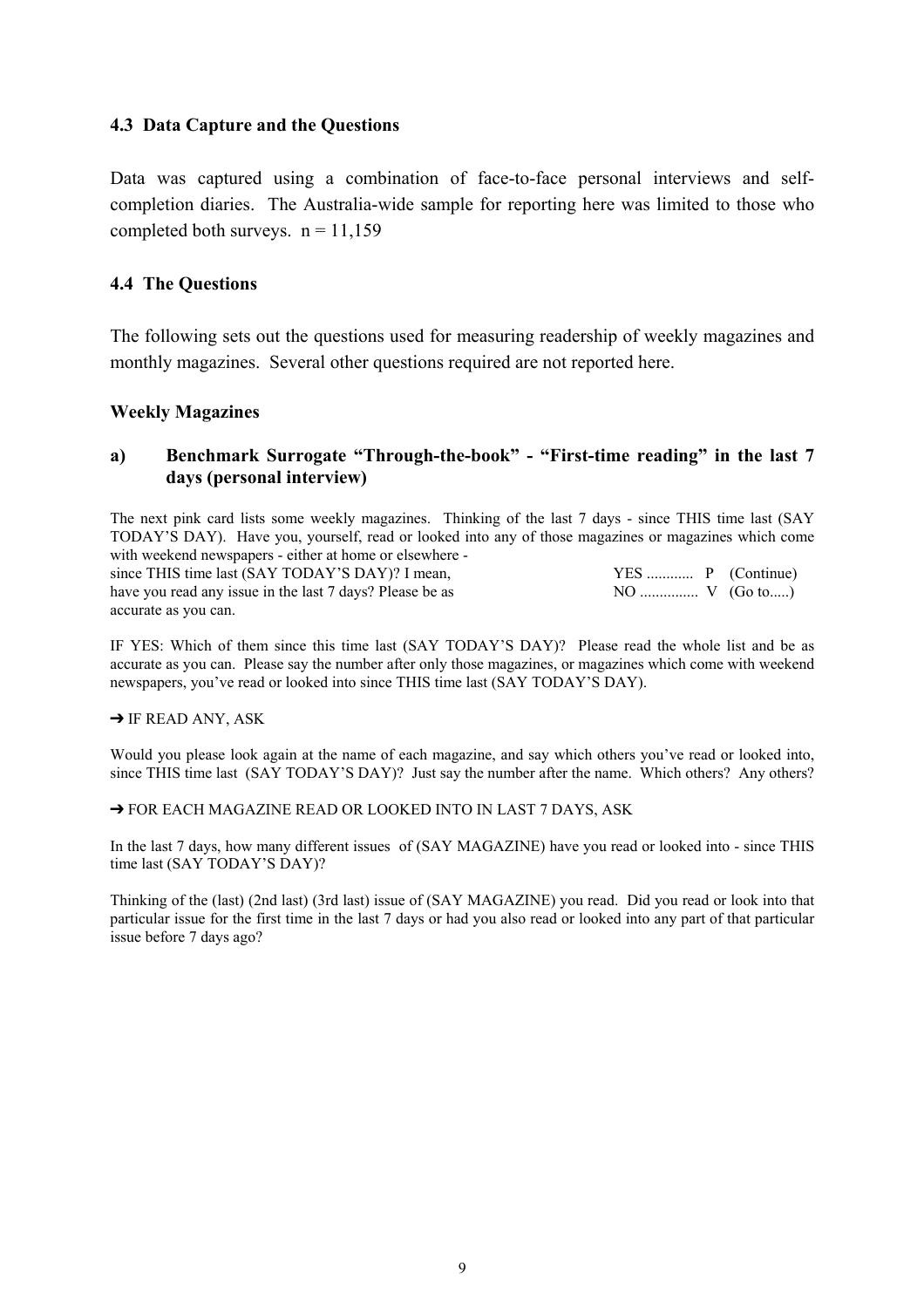#### **b) "Recent-reading" and "Frequency of reading" (self-completion)**

Have you read or looked into any of the following weekly magazines (Group A) in the last 4 weeks?

| <b>Yes</b> | (Continue) |
|------------|------------|
| No         | (Go to)    |

Please complete the table below

| Mark the number of different issues | Did you read or look  |  |
|-------------------------------------|-----------------------|--|
| of each magazine you read           | into that magazine in |  |
| or looked into in the last 4 weeks  | the last 7 days       |  |
| $0 \t1 \t2 \t3 \t4+$                | Yes<br>Nο             |  |

#### **c) Benchmark Surrogate - "Through-the-book" (specific weeklies)**

The top part of the next blue card shows the names of some more weekly magazines. (PAUSE) In the last 6 months, have you, yourself, read or looked into any of those magazines either at home or away from home - in the last 6 months? I mean, have you read any issue of any of those magazines in the last 6 months?

> YES ........... 1 (Continue) NO ............ 2 (Go to.....)

IF YES: Which of those magazines have you, yourself, read or looked into in the last 6 months? Which others in the last 6 months?

Any others?

#### → FOR EACH MAGAZINE READ IN LAST 6 MONTHS, ASK:

Here's a copy of (SAY ITS NAME) that you may or may not have had a chance to read or look into. Would you please look through it, and say which articles or features look especially interesting to you?

As you know, articles in different publications often look alike. Now you've been through that particular (SAY ITS NAME), would you please look at the bottom of the blue card and say the number after the line which describes whether or not you've read or looked into that particular issue of (SAY ITS NAME) before now?

#### **Monthly (and other) magazines**

#### **a) Benchmark Surrogate - "Through-the-book" Colour Cover - Specific issue recall**

Next are some cards showing the front covers of some fortnightly, monthly and three-monthly magazines, mostly 9-14 weeks old. Looking at the first card. Have you, yourself, read or looked into the .............. edition of ............ either at home or away from home?

#### **b) "Recent-reading" and "Frequency of reading" (self-completion)**

Have you read or looked into any of the following monthly magazines (Group F) in the last 4 months?

 Yes ........... (Continue) No .......... (Go to.....)

Please complete the table below

| Mark the number of different issues   Did you read or look into |                           |  |
|-----------------------------------------------------------------|---------------------------|--|
| of each magazine you read                                       | that magazine in the last |  |
| or looked into in the last 4 months                             | month?                    |  |
|                                                                 |                           |  |
| $0 \t1 \t2 \t3 \t4+$                                            | Yes<br>N٥                 |  |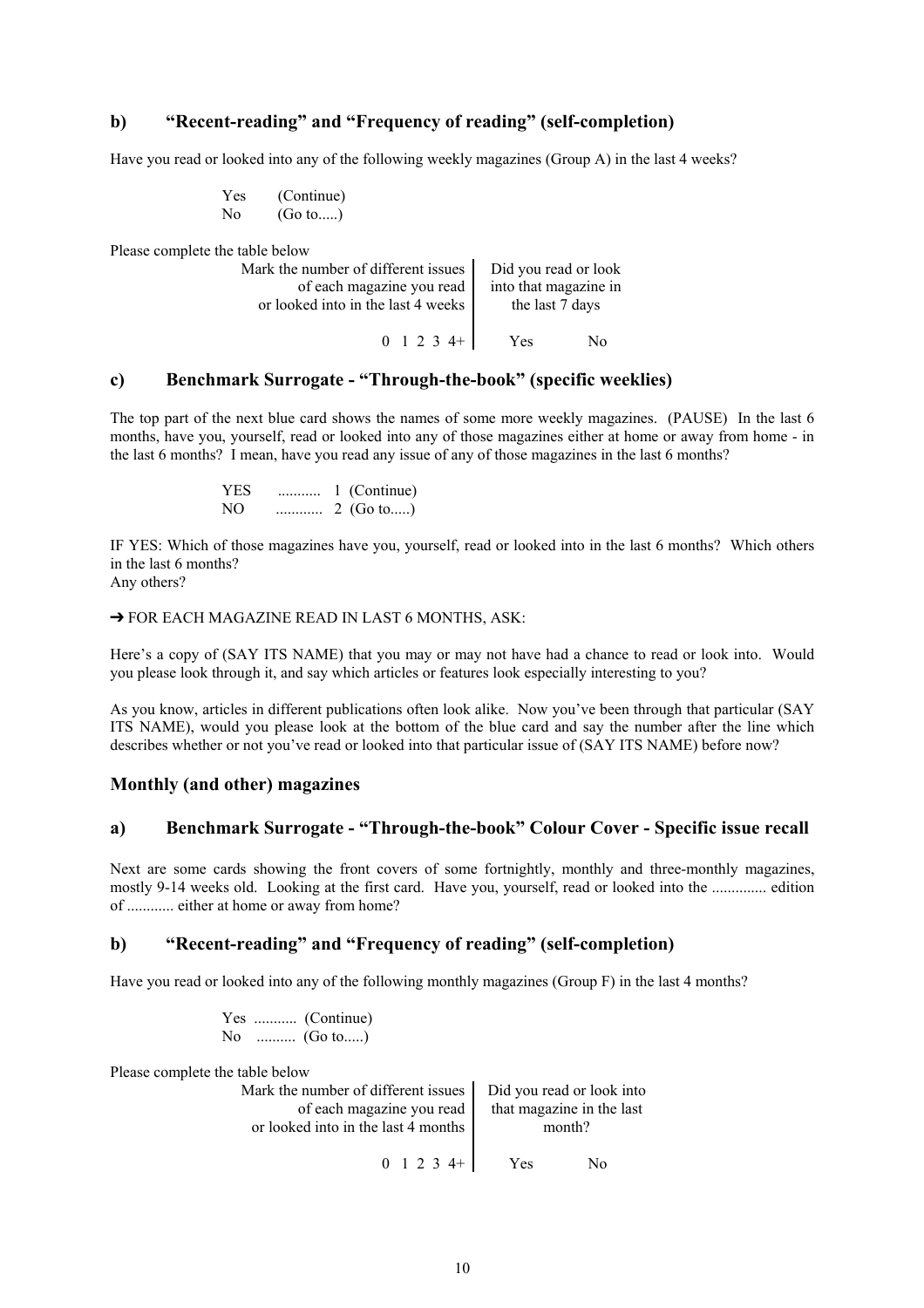### **5. RESEARCH FINDINGS**

The research findings are presented in two parts. The first presents the percentage results of each question. The second discusses the results and the differences between them, and draws out some of the broader implications. The following tables present the percentage results (i.e. average issue readership estimates as percentage of population aged 14 and over).

The first table shows that for weekly magazines the "recent-reading" question obtains higher figures than the benchmark surrogate "through-the-book" estimate. The table also shows that the figures for "average issue" based on the "frequency of reading" questions are very close to the benchmark.

# **Table 1: Weekly magazine readership figures comparing the benchmark "through-thebook" surrogate "first-time reading" (personal interview); "recent-reading" (selfcompletion); and average issue as calculated from "frequency of reading."**

| Australian                 | <b>Benchmark</b><br>surrogate       | "Recent-reading"<br>last 7 days | "Average issue"<br>from        |
|----------------------------|-------------------------------------|---------------------------------|--------------------------------|
| <b>Weekly Magazines</b>    | "through-the-book"<br>$\frac{6}{9}$ | $\frac{6}{9}$                   | "frequency of reading"<br>$\%$ |
| Woman's Day                | 14.5                                | 18.8                            | 14.8                           |
| New Idea                   | 11.5                                | 14.1                            | 11.3                           |
| New Weekly                 | 4.0                                 | 4.6                             | 3.7                            |
| Who Weekly                 | 5.1                                 | 6.3                             | 4.7                            |
| That's Life                | 7.9                                 | 9.8                             | 8.3                            |
| Picture                    | 1.9                                 | 3.1                             | 2.5                            |
| Post                       | 1.1                                 | 1.8                             | 1.4                            |
| People                     | 1.6                                 | 2.6                             | 2.0                            |
| TV Week                    | 8.2                                 | 9.4                             | 8.1                            |
| <b>Bulletin</b>            | 2.0                                 | 2.9                             | 2.3                            |
| Time                       | 2.4                                 | 2.8                             | 2.3                            |
| <b>BRW</b>                 | 1.8                                 | 2.2                             | 1.7                            |
| <b>Australian Magazine</b> | 3.7                                 | 4.1                             | 3.9                            |

The second table shows that for monthly magazines, the "recent-reading" questions obtained remarkably consistent figures to the benchmark surrogate "through-the-book".

The only exception was Women's Weekly. Further exploration showed that the specific issues surveyed included an exceptionally high circulation issue which was not covered in the "recent-reading" period (specific issues shown are 9-14 weeks old).

The "average issue" estimates based on frequency of reading questions were much lower than obtained from the other two methods.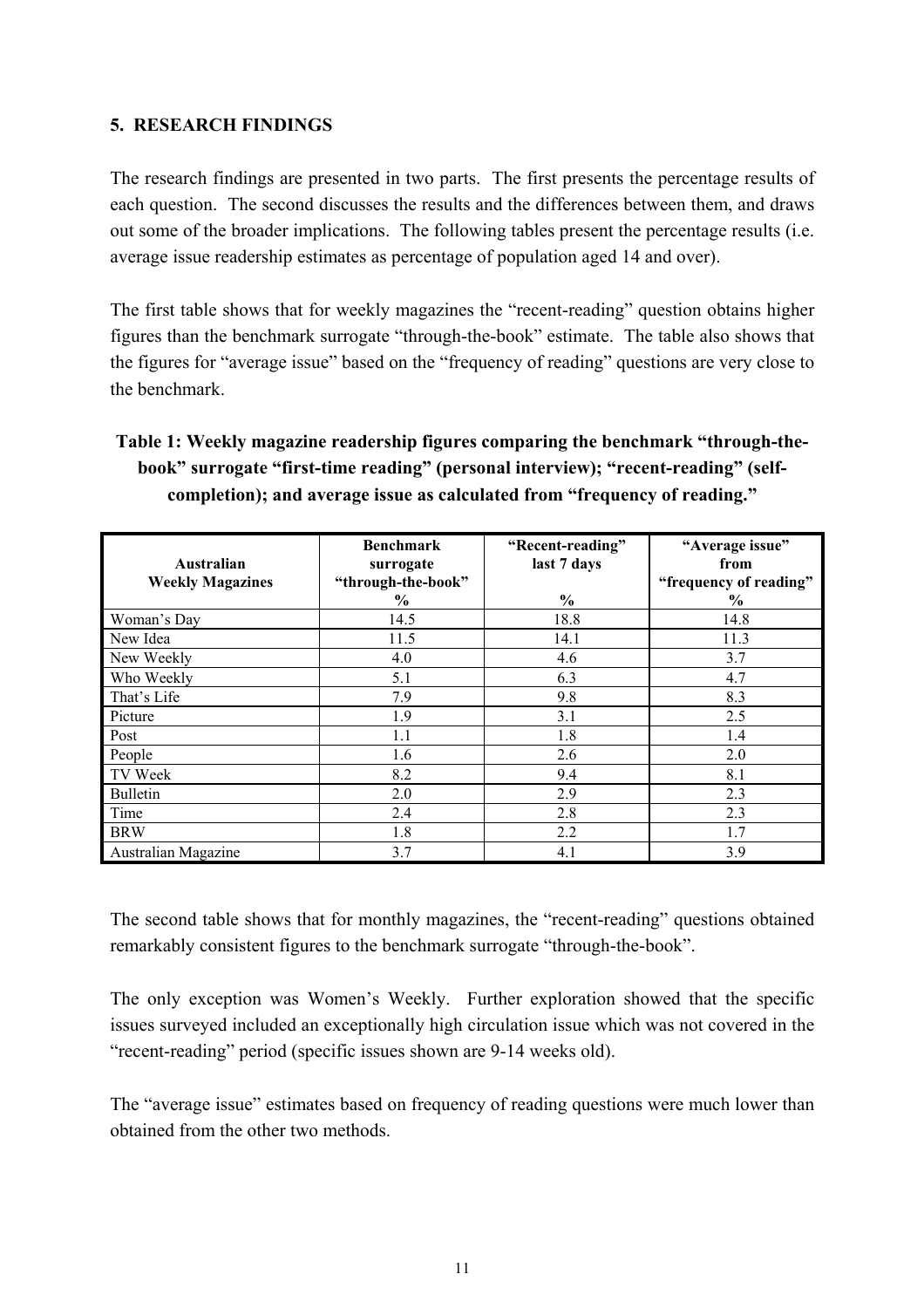# **Table 2: Monthly magazine readership figures comparing the benchmark surrogate "through-the-book" (colour covers in personal interview); "recent-reading" (selfcompletion); and "average issue" as calculated from "frequency of reading".**

| Australian<br><b>Monthly Magazines</b> | <b>Benchmark</b><br>surrogate<br>"through-the-book" | "Recent-reading"<br>last month | "Average issue"<br>from<br>"frequency of reading" |
|----------------------------------------|-----------------------------------------------------|--------------------------------|---------------------------------------------------|
|                                        | $\%$                                                | $\frac{6}{6}$                  | $\%$                                              |
| Australian Women's Weekly <sup>*</sup> | 24.8                                                | 18.7                           | 12.3                                              |
| Family Circle                          | 5.0                                                 | 5.4                            | 3.6                                               |
| Cleo                                   | 3.7                                                 | 3.8                            | 2.3                                               |
| Cosmopolitan                           | 4.1                                                 | 4.3                            | 2.6                                               |
| New Women                              | 2.6                                                 | 2.0                            | 1.3                                               |
| Dolly                                  | 3.0                                                 | 3.0                            | 2.2                                               |
| Girlfriend                             | 2.7                                                 | 2.5                            | 1.7                                               |
| Readers' Digest                        | 11.5                                                | 12.3                           | 9.7                                               |
| National Geographic                    | 6.1                                                 | 6.2                            | 4.8                                               |
| Aust Home Beautiful                    | 3.2                                                 | 4.6                            | 2.9                                               |
| Aust House & Garden                    | 4.2                                                 | 5.9                            | 3.8                                               |
| Better Homes & Garden                  | 12.7                                                | 11.7                           | 7.9                                               |
| Gardening Aust                         | 3.8                                                 | 3.6                            | 2.5                                               |

\* Australian Women's Weekly has been published monthly since 1982.

<sup>1</sup>Those who read a weekly publication in the last seven days or a monthly publication in the last month were asked how they obtained that copy. The number of *personally* bought copies and a proportion of subscription (home delivery) copies were used to form an estimate of total copies bought. This was compared with audited circulation figures for the closest available period. Similar estimates of copies bought were made using the frequency-of-reading question.

In both cases the estimates of copies bought were lower when derived from the recency question. For the weeklies, the 'read in last seven days' question produced estimates higher than audited circulations (Fig. 1), just as the 'read in last seven days' question produced overall readership estimates generally higher than those from the 'through-the-book' surrogate questions.

In the case of the monthlies the 'read in last month' estimates were generally in line with audited circulations (Fig. 2). This suggests that the frequency question gives better results for the weeklies and the 'read in last month' question better results for monthlies. Possibly a month is the most reliable time horizon for asking about past reading behaviour.

These findings also support our contention that the 'through-the-book' surrogate measurement is a valid estimate of average-issue readership and that different methodologies are required to measure publications with different publication intervals.

<sup>&</sup>lt;sup>1</sup> The four paragraphs on this page and Figs. 1 and 2 were added after the conference paper was printed.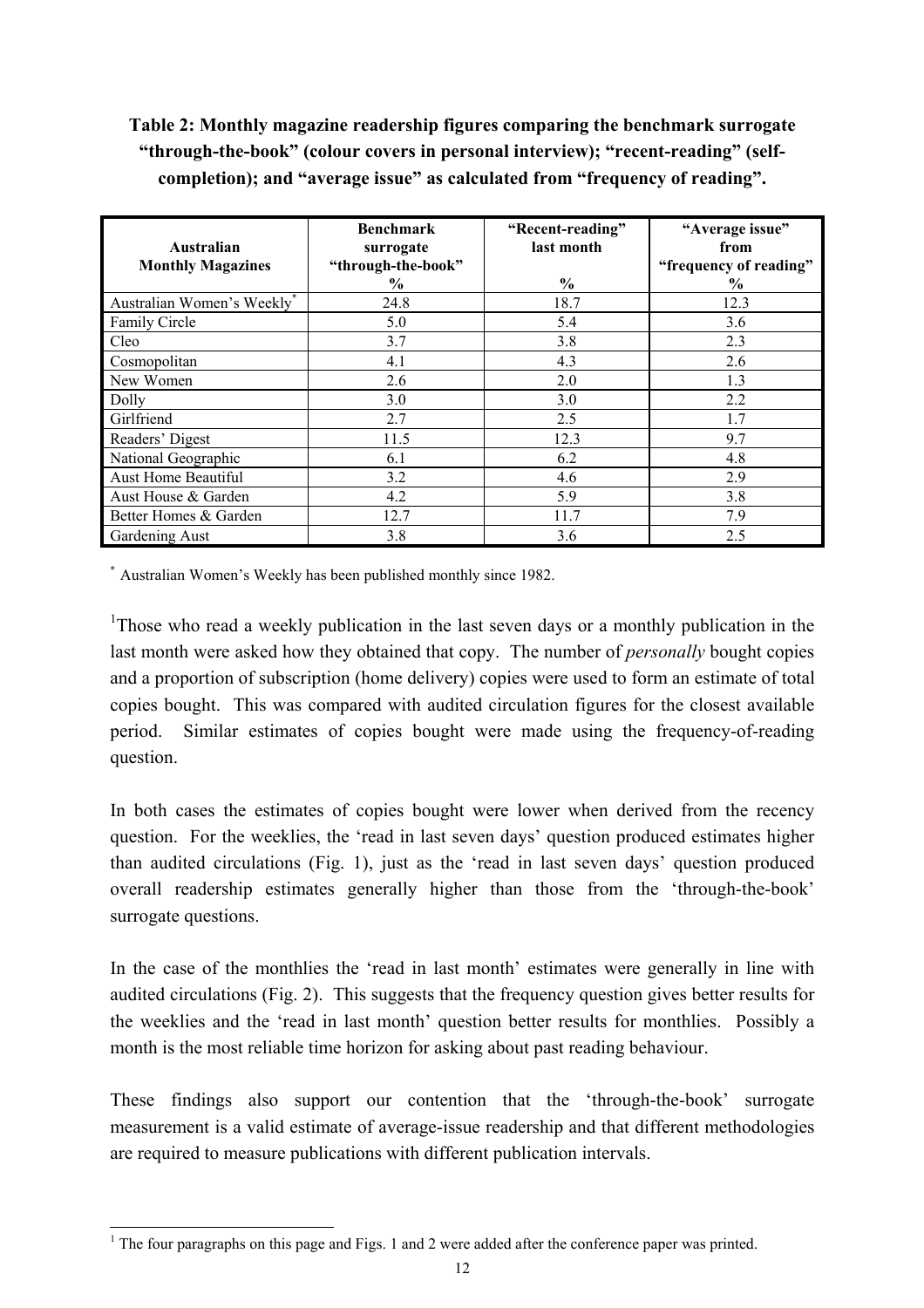

These findings were not as expected. They were useful in terms of the original aim of finding a way of producing "recent-reading" figures and "through-the-book" comparable figures in the same survey. However, they raised two fundamental questions - Why were these monthly figures from the two different methods so similar, when the industry had a history of finding differences and debating over how the differences could be explained?

Why were the comparisons between the two methods so different for monthly magazines and weekly magazines? Previous research had shown:

- Replication is supposed to be a greater problem for monthlies than weeklies;
- Telescoping and elastic memories are supposed to get worse the longer the recall period (i.e. a month more so than a week).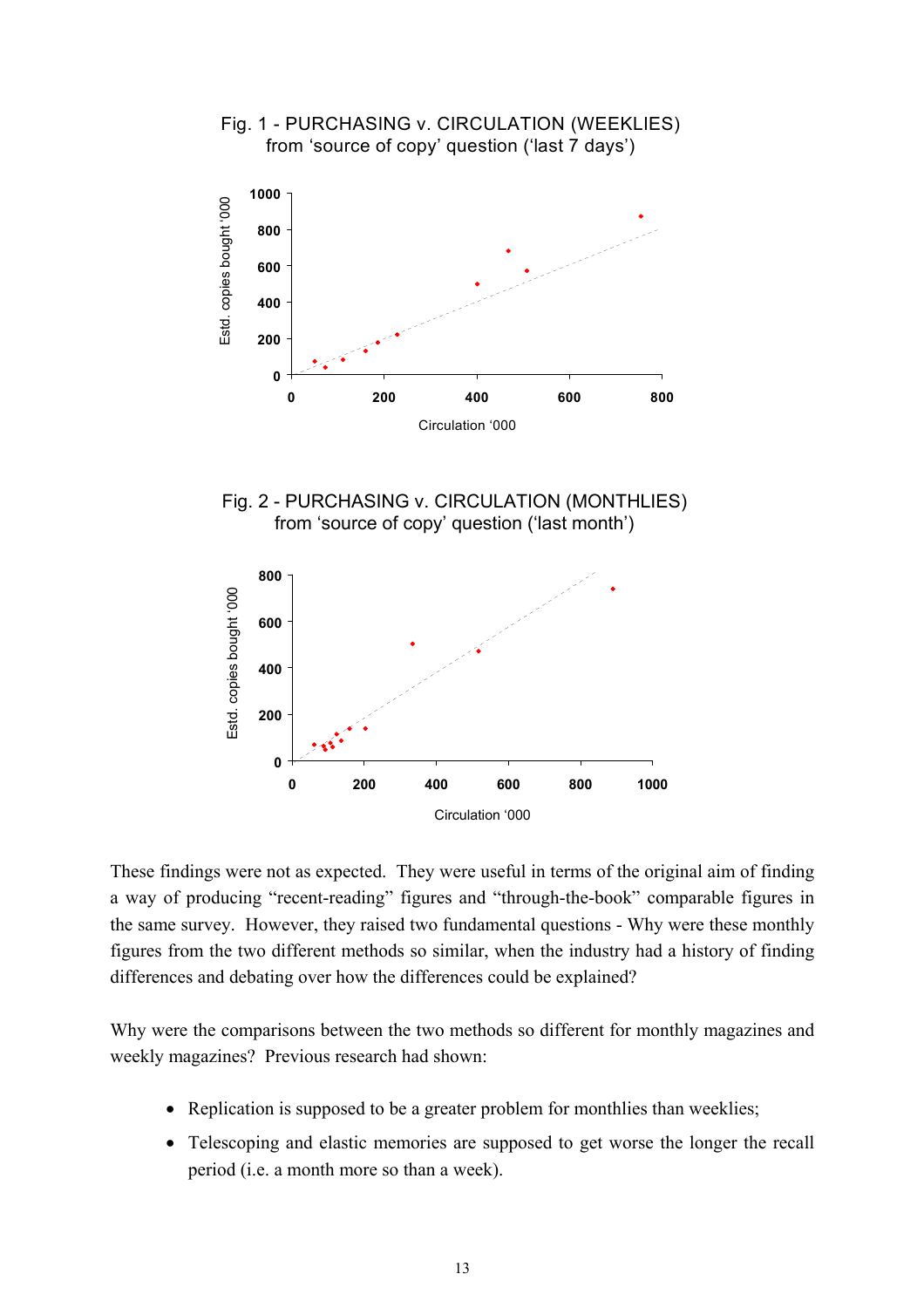Most of the previous research suggests that the problem of inflation in "recent-reading" or deflation in "through-the-book" will be greater for monthlies than weeklies.

Most, but not all. Almost 30 years ago, Simmons (1969) found that total audiences readership as measured by the Brand Rating Index Service (BRI) "filter recall method" (which is actually a form of "recent-reading" versus the Simmons "through-the-book" were extremely close year after year. (He went on to demonstrate differences in subgroups and frequency distributions, but left unexplained the consistency at the total level between the different approaches.)

Until the late 1970s, because of the similarities in estimates from the two surveys using disparate methods, most American researchers were of the belief that the two methods produced roughly equivalent results. However, when Simmons used the "recent-reading" methodology in their survey, the resulting readership estimates were severely inflated.

In New Zealand in 1991 we found that our magazine readership estimates, using our benchmark surrogate "through-the-book" methodology, were considerably less than those obtained in the AGB:NRB magazine survey, using the "recency" method, far less than could be explained by any difference in sampling or universe definition.

What then, was the difference between the BRI research (which was able to produce roughly equivalent results to Simmons' "through-the-book" estimates) and Simmons' "recentreading" research (which produced such inflated estimates)? And does the answer help explain why in our latest research we did not get the same level of inflation in our readership estimates for monthlies as all our previous research had led us to expect?

The difference between BRI and Simmons was the data capture method - BRI being a selfcompletion survey, Simmons being personal interview. One hypothesis would be that somehow the self-completion survey removes or counteracts the inflationary effects of "recent-reading".

Our recent study provides support for the hypothesis derived from the somewhat serendipitous experiment that Simmons and BRI were a part of in 1969. To be confident of the logic we reviewed the various sources of error, and the likely impact of various methodologies. Following that review, our contention is that prestige is a critical issue in readership research - more critical than has been previously considered. And moreover, that the self-completion methodology overcomes "prestige".

In order to explore the differences, a more detailed review was undertaken of the previous work, with a particular focus on the methodology and questions - specifically as they related to the framework in Figure 1. The following surveys or experimental surveys used "recentreading" questions and obtained higher readership estimates than were obtained using "specific issue" or "through-the-book" methods.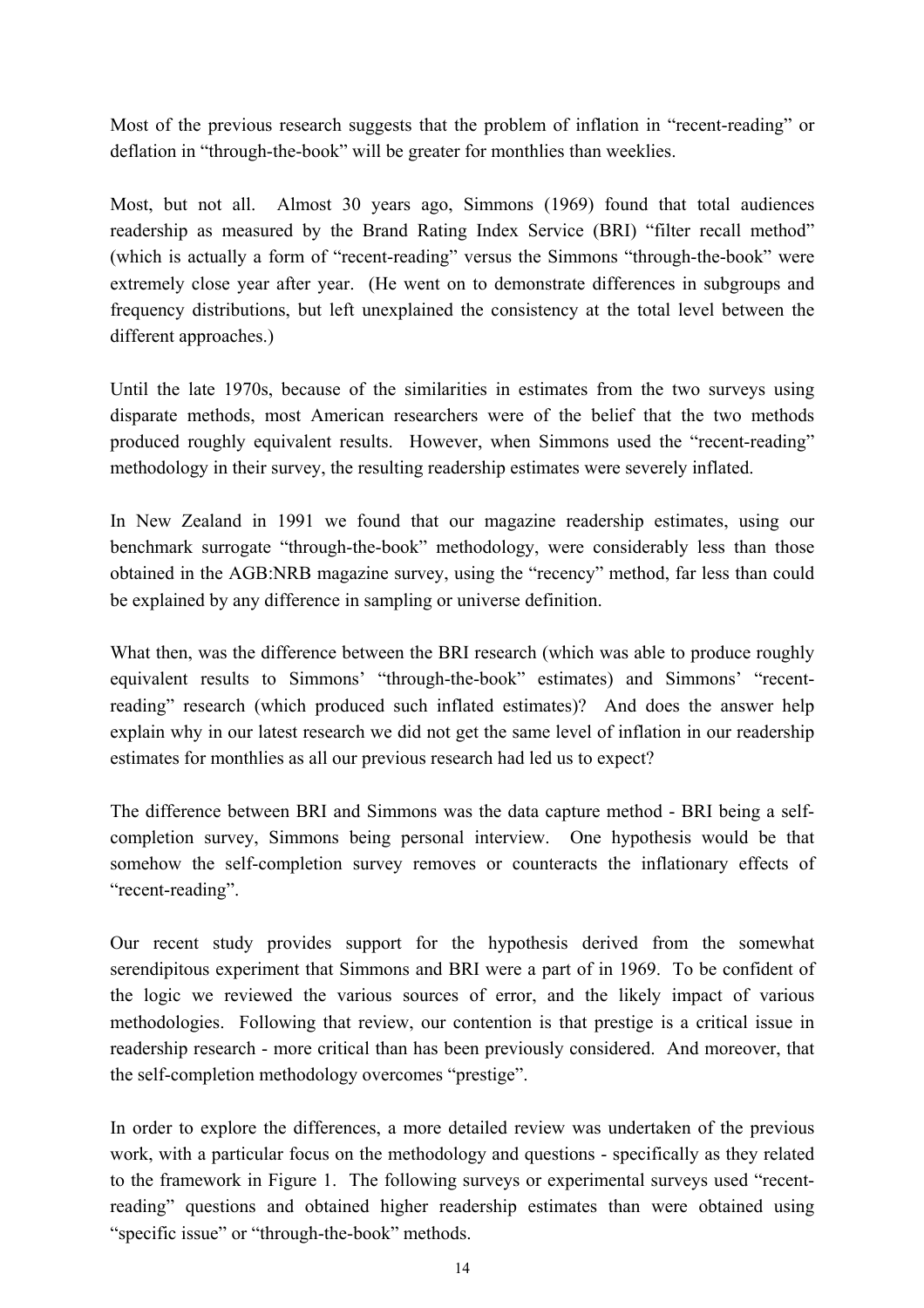| Simmons (US) 1969:                                 | Personal interview<br>List of titles                                                                   |
|----------------------------------------------------|--------------------------------------------------------------------------------------------------------|
| Roy Morgan Research (Aust)<br>various experiments: | Personal interviews<br>List of titles of monthly magazines with<br>and without screen questions        |
| Mediamark Research Inc. (US):                      | Personal interview<br>Card sort screen<br>Card sort recent-reading                                     |
| National Readership Survey (UK):                   | Personal interview<br>Frequency of reading (using mastheads)<br>Recent-reading (single title by title) |

Looking across all the various surveys and experiments every variation of methodology identified in our framework was covered - with the exception that all the surveys and experiments were personal interviews - none were self-completion. The BRI survey and the research reported in this paper were both self-completion surveys.

In looking for a logical reason as to why a self-completion survey should obtain consistently lower readership estimates than obtained using the same questions in a personal interview and results which consistently agreed with a different type of questioning in a personal interview - we came upon a paper by the late Roy Morgan presented at "Symposium II" on Readership Research in Montreal in June 1983. In his paper he urged us to beware of prestige. He pointed out that as early as 1941, Ed Benson, then Chief Statistician of the American Gallup Poll, had written to him with this warning:

*"Beware of prestige. Like marsh gas, prestige is difficult to detect. And also like marsh gas, if you don't detect prestige, it will kill you."* 

Ed Benson's awareness of prestige came from a long battle with what was called "past preference inflation" meaning the habit of many people wrongly to claim to have voted for the winner in a previous election. For example, before the 1948 American Presidential election 14% of American voters wrongly claimed to have voted for President Roosevelt four years earlier in 1944. Roy Morgan went on to say that Ed Benson's warning about prestige was always foremost in his mind when drafting questions.

We would even go so far as to suggest that telescoping is more likely to occur for positive events than negative. For instance, would we expect someone who occasionally smokes and had smoked eight days ago, to telescope time when asked if he had smoked in the last seven days? What about a motorist stopped and asked by a policeman how long since he'd had a drink?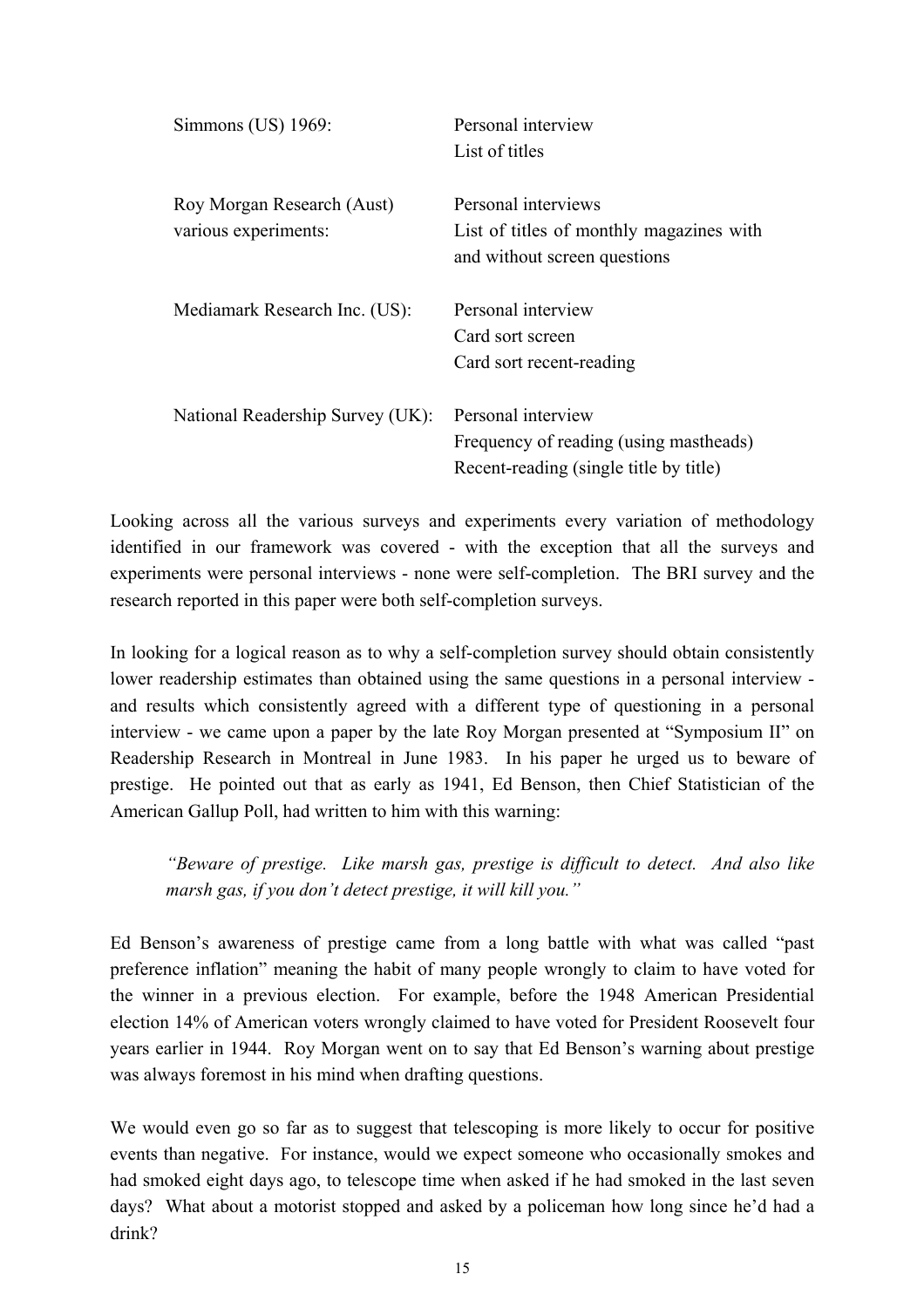We would expect telescoping to be much less, or even negative, in these situations. This leads us to suspect that inflation previously thought to be due to telescoping may more realistically be due to a combination of telescoping and prestige.

Our contention is that prestige is a critical issue in readership - more critical than has previously been considered; and moreover, that the self-completion methodology overcomes prestige.

We now turn to the second question - Why were the comparisons between the two methods so different for monthly magazines and weekly magazines?

While prestige may be extremely important, the other biases listed in Figure 1 still apply - in particular, replication and poor memory. These two biases operate in different directions.

Replication has generally been considered to be higher for monthly magazines than weekly magazines - although this has generally been deduced from the finding of larger differences between "recent-reading" and "through-the-book" methods for monthly magazines than for weekly magazines. There is no fundamental logic in the notion that replication should be greater for monthly magazines, i.e. why should the active life of a monthly be four times as long as that of a weekly? It would seem equally logical to suggest replicated reading would be lower for monthly magazines because the casual reader already has a whole month to read and re-read the magazine without creating a replicated reading problem for a readership survey. The difference may in reality have more to do with greater levels of telescoping for monthlies, the quality of the magazine rather than its publication frequency, greater impact of prestige on monthlies. These possibilities do not appear to have been explored in any systematic way.

The other key difference between the measurement of monthly magazines and weekly magazines is the length of time the respondent has to remember, i.e. if poor memory is to deflate the figures, it would be expected to have a greater effect on monthly magazines. The research reported in this paper showed asking respondents how many issues of a publication they had read in the previous four months produced a substantially **lower** average issue readership than either "through-the-book" or "recent-reading". This may well be due to respondents not being able to recall four months back, and in the absence of "prestige" not saying "yes" when they are unsure.

It is not possible from this current research to determine whether there is higher replicated reading for weekly magazines than monthly magazines, or whether replicated reading is the same or higher for monthly magazines, but that the replication error is more than compensated for by poor memory in the case of monthly magazines but less so for weekly magazines.